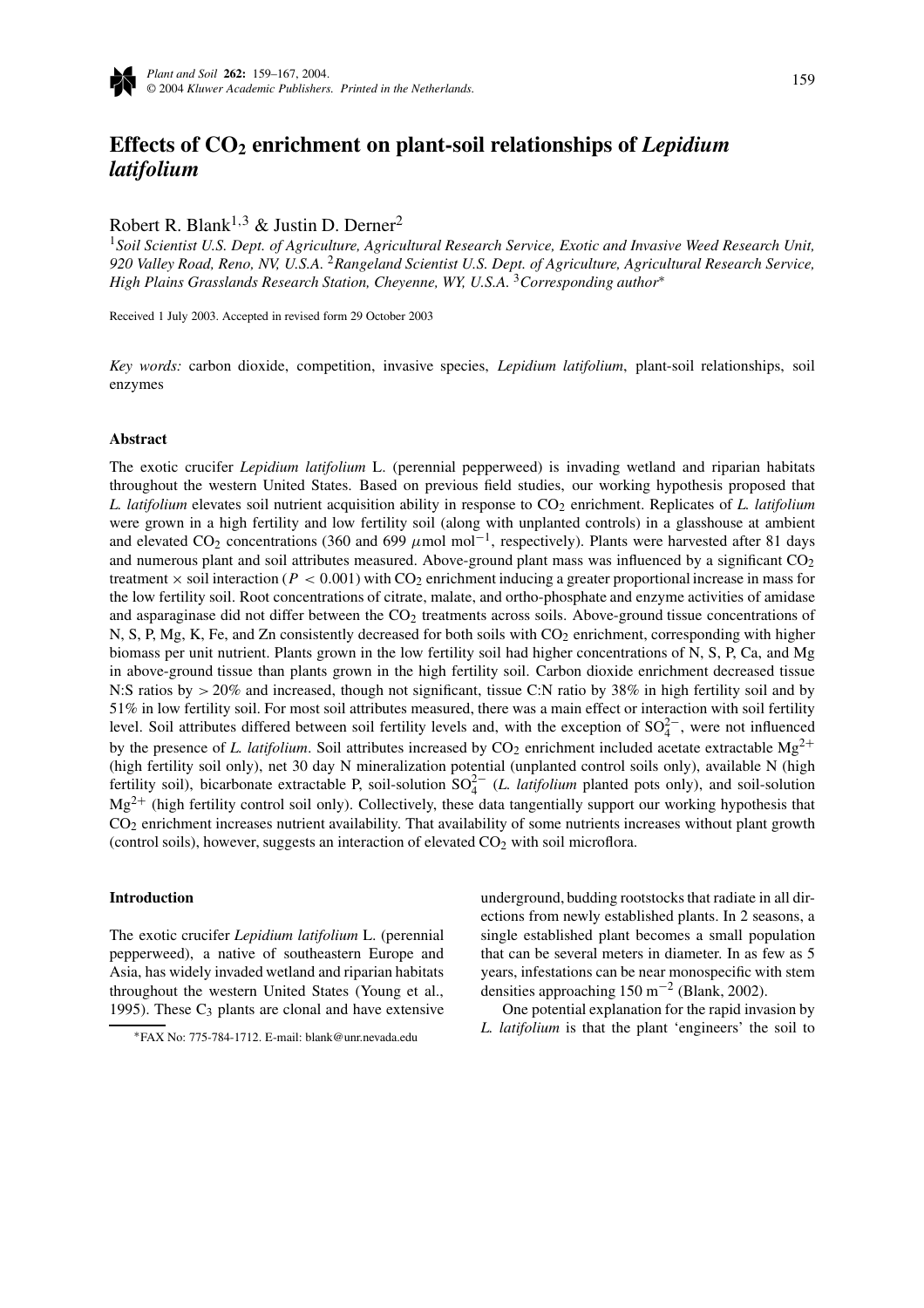favor its own invasiveness (Jones et al., 1994). Previous field research demonstrated greater soil enzyme activity of several amidohydrolases in soils invaded by *L. latifolium* than in non-invaded soil (Blank, 2002). Moreover, amidohydrolase activities were significantly related to the KCl extractable N pool which suggests that *L. latifolium* had enhanced N availability. In that same study, roots of *L. latifolium* contained high levels of citrate and malate acids, which if exuded into the soil, may increase P availability (Hoffland et al., 1992). *L. latifolium* also increases  $Ca^{2+}$  concentration in the soil solution, relative to non-invaded areas (Blank and Young, 2002).

Many invasive species capitalize on various elements of global change to become more successful (Dukes and Mooney, 1999). Mechanisms by which these invasive plants increase at the expense of existing plant species are poorly understood to date, but competitive interactions among species, which may be altered by  $CO<sub>2</sub>$  enrichment, are likely involved (Bazzaz and Garbutt, 1988; Derner et al., 2002; Marks and Strain, 1989; Ziska, 2001). Our construct visualizes increasing concentration of atmospheric carbon dioxide as currency, which the plant can spend in innumerable ways, predicated on genetics, positive and negative feedback loops, and internal and external stimuli. For example, insect herbivory on a plant leaf is an external stimuli which may cause a plant to increase production of secondary compounds to deter herbivory (Bazin et al., 2002). Another example is the finding that *Lupinus albus* exposed to elevated  $CO<sub>2</sub>$ allocates more C to the production of proteoid roots which enhances greater P uptake (Campbell and Sage, 2002). We suggest that anthropogenic increases in atmospheric  $CO<sub>2</sub>$  have augmented the competitiveness of *L. latifolium*, and concomitantly its invasiveness, by improving plant-induced soil availability of N, P and Ca. We hypothesize that  $CO<sub>2</sub>$  enrichment 1) increases soil or plant root amidohydrolase and phosphatase activities (change in N or P availability via mineralization of organic matter), 2) increases citrate and malate in roots (change in soil P availability via root exudation), 3) increases pools of available soil Ca, and 4) alters plant-soil relationships of *L. latifolium*.

# **Materials and methods**

Hypothesis testing took place in four glasshouses, two ambient and two elevated at the USDA-ARS Temple, TX (31 $\degree$ 05' N, 97 $\degree$ 20' W) research facility. The CO<sub>2</sub>

concentration of air in each bay was measured at 4-min intervals with a model LI-6262 infrared gas analyzer (Li-Cor, Inc., Lincoln, NE, USA). The  $CO<sub>2</sub>$  readings were corrected for atmospheric pressure measured with a model DPI 260 pressure indicator (Druck, Inc., New Fairfield, CT, USA). The infrared analyzer was calibrated daily against four  $CO<sub>2</sub>$  gas standards and monthly against a LI-610 dewpoint generator (Li-Cor, Inc., Lincoln, NE, USA). Air temperature, manually set at 25 ℃, was measured in the center of each bay with fine-wire  $(25-\mu m)$  diameter) thermocouples. Pure  $CO<sub>2</sub>$  gas was injected into the appropriate bays as required to maintain the elevated  $CO<sub>2</sub>$  concentration. The  $CO<sub>2</sub>$  concentration of air in the ambient and elevated  $CO<sub>2</sub>$  treatments averaged 360 and 699  $(\mu \text{mol}^{-1})$ , respectively. Photosynthetic photon flux density (PPFD) was measured on the glasshouse roof with a LI-190SB point quantum sensor (Li-Cor, Inc., Lincoln, NE, USA) and within the bays with 1-m long, LI-191SA, line quantum sensors (Li-Cor, Inc., Lincoln, NE, USA) mounted about plant height. On average, the daily integral of PPFD inside the bays was 70% of that measured above the glasshouse.

Two soil types were used: a high fertility substrate from the surface horizon of the Houston black series, a fine, smectitic, thermic Udic Haplustert, and a low fertility substrate from the surface horizon of the Pedernales series, a fine, mixed, thermic typic Palesustalf (Table 1). Although these soils are not present in areas where *L. latifolium* is invading, they do represent the range of soil fertility levels being invaded. Pots were filled to similar volumes with either 11.5 kg of the high fertility soil or 16 kg of the low fertility soil (different weights are because of bulk density differences of soils). The experiment was begun on 18 March, 2001 by planting 3 fresh root cuttings less than 5 cm in length of *L. latifolium* in 6 replicate pots  $\times$  2 soil types  $\times$  2 CO<sub>2</sub> treatments  $\times$  2 bays per CO<sub>2</sub> treatment = 48 total. We also filled pots with 3 replicates of unplanted control  $\times$  2 soil types  $\times$  2 CO<sub>2</sub> treatments  $\times$  2 bays per  $CO<sub>2</sub>$  treatment = 24 total. A plastic barrier plate with a 3 cm rim was placed beneath each pot to prevent leaching. Pots were watered daily with deionzied water, but never to the extent that the barrier plates overflowed. After one root section sprouted in each pot, the other 2 sections were removed. Plants were harvested on 11 June, 2001, 81 days post-emergence. For each plant, leaves were removed at the petiole and leaf area quantified with a commercial leaf scanner (LI-3000A, Li-Cor, Inc. Lincoln, NE, USA). Root systems were cleansed of adhering soil by water and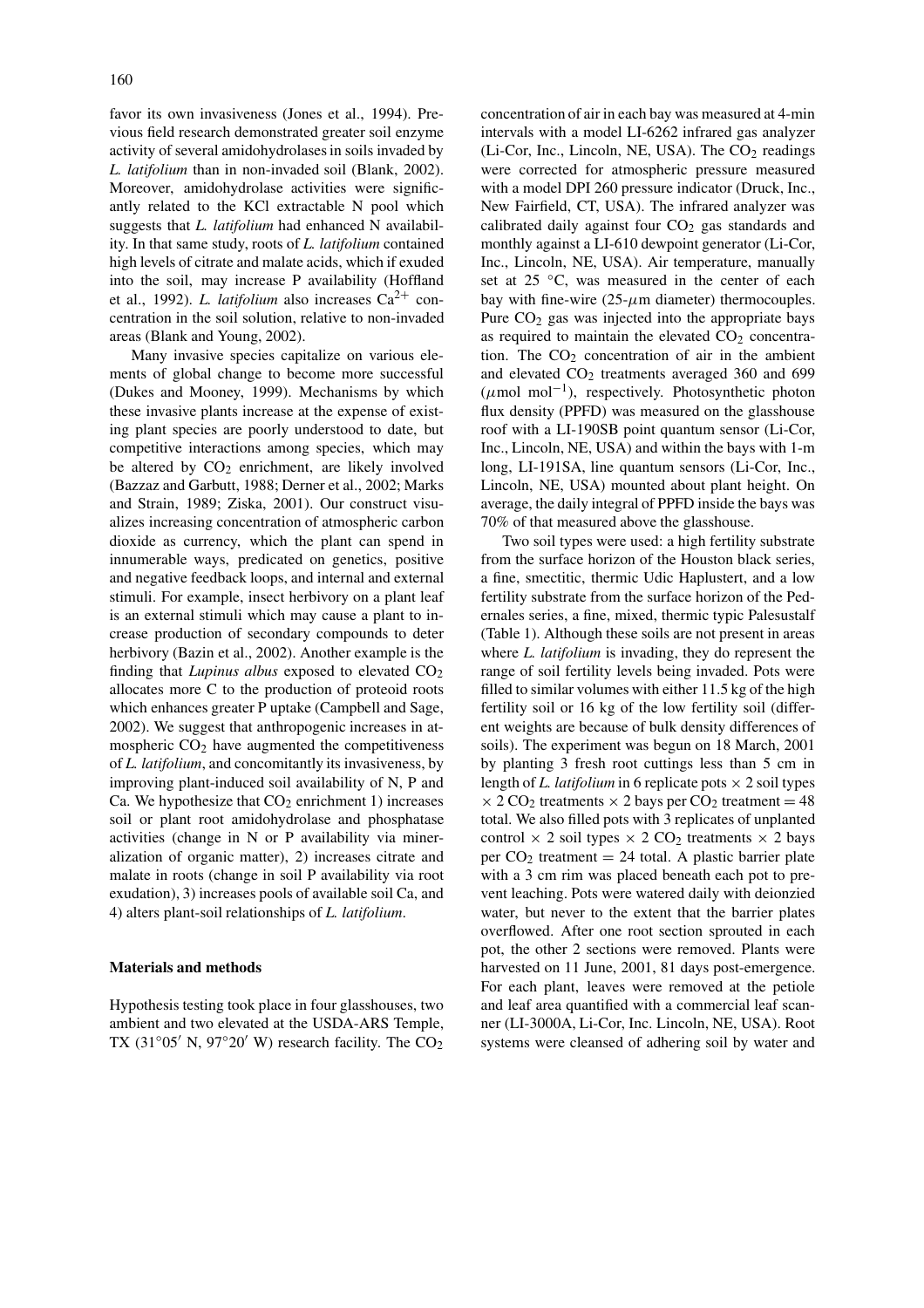*Table 1.* Selected initial soil attributes of the two soils<sup>a</sup>

| Attribute                                                   | High fertility soil | Low fertility soil |
|-------------------------------------------------------------|---------------------|--------------------|
| Texture                                                     | Clay                | Fine sandy loam    |
|                                                             |                     |                    |
| KCl N (mmol $kg^{-1}$ )                                     | 1.06(0.33)          | 0.14(0.03)         |
| Phosphatase ( $\mu$ mol g <sup>-1</sup> hr <sup>-1</sup> )  | 3.30(0.15)          | 0.27(0.04)         |
| Glutaminase ( $\mu$ mol g <sup>-1</sup> hr <sup>-1</sup> )  | 18.9(1.8)           | $\Omega$           |
| Asparaginase ( $\mu$ mol g <sup>-1</sup> hr <sup>-1</sup> ) | 2.86(0.32)          | 0.06(0.02)         |
| Amidase ( $\mu$ mol g <sup>-1</sup> hr <sup>-1</sup> )      | 12.32(1.52)         | 0.44(0.04)         |
| Urease ( $\mu$ mol g <sup>-1</sup> hr <sup>-1</sup> )       | 4.56(0.79)          | 0.34(0.22)         |
| $CaCl2$ pH                                                  | 7.49(0.03)          | 7.56(0.11)         |
| Bicarbonate-extractable P (mmol $kg^{-1}$ )                 | 0.17(0.03)          | 0.10(0.03)         |
| Soil-solution $Ca^{2+}$ (mmol $L^{-1}$ )                    | 2.41(0.34)          | 1.19(0.22)         |
| Soil-solution $K^+$ (mmol $L^{-1}$ )                        | 0.10(0.01)          | 0.15(0.05)         |
| Soil-solution $SO_4^{2-}$ (mmol L <sup>-1</sup> )           | 0.19(0.03)          | 0.20(0.12)         |
| Extractable $K^+$ (mmol kg <sup>-1</sup> )                  | 0.60(0.04)          | 0.26(0.03)         |
| Extractable $Ca^{2+}$ (mmol kg <sup>-1</sup> )              | 18.02(1.40)         | 10.47(0.46)        |
| Extractable $Mg^{2+}$ (mmol kg <sup>-1</sup> )              | 0.53(0.04)          | 0.50(0.13)         |

aData of average of 6 subsamples of stock soil. Standard deviations in parentheses. See methods section for references on procedures.

*Table 2.* Plant growth responses to atmospheric carbon dioxide enrichment for high and low fertility soils<sup>a</sup>

|                           |                  | High fertility soil |                          |            | Low fertility soil |            |  |  |
|---------------------------|------------------|---------------------|--------------------------|------------|--------------------|------------|--|--|
| Attribute                 | Ambient          | Elevated            | $%$ change               | Ambient    | Elevated           | $%$ change |  |  |
| Above-ground mass $(g)$   | 7.31(1.31)       | 9.80(1.21)          | $+34$                    | 0.78(0.25) | 1.22(0.50)         | $+56$      |  |  |
| Leaf area $\text{cm}^2$ ) | 735(137)         | 740(134)            | $+0.7$                   | 79(24)     | 85(28)             | $+8$       |  |  |
| Number of leaves          | 13.2(2.9)        | 13.1(2.6)           | $-0.7$                   | 5.3(1.9)   | 6.0(1.8)           | $+13$      |  |  |
|                           |                  |                     | ANOVA probability values |            |                    |            |  |  |
|                           |                  | Above-ground mass   | Leaf area                |            | # leaves           |            |  |  |
| CO <sub>2</sub>           | < 0.001<br>0.830 |                     | 0.805                    |            |                    |            |  |  |
| Soil                      |                  | < 0.001             | < 0.001                  | 0.010      |                    |            |  |  |
| $CO2 \times$ Soil         |                  | 0.001               | 0.979                    |            | 0.641              |            |  |  |

<sup>a</sup>Standard deviations in parentheses. Above-ground mass measured after drying at 60 °C for 48 h.

bagged along with measured leaves. Soil in individual pots was homogenized and a subsample reserved. All samples were shipped overnight from Texas on dry ice to the Reno, NV USDA-Agricultural Research Service soil and plant analysis laboratory and kept in a 4 °C refrigerator until processed ( $\leq$  14 days).

Above-ground tissue was dried at 60 ◦C for 48 h, weighed and ground in a commercial mill. Total C, N and S were quantified on subsamples with a CHNS analyzer. Another subsample was ashed at 500 ◦C, solubilized in 1N HCl and analyzed for P (molybdenum blue chemistry), Ca, Mg, Fe, Mn, Cu, Zn (atomic adsorption spectroscopy), and Na and K (atomic emission spectroscopy) (Kalra, 1998). Roots were frozen, then a known weight was blended with a known weight of deionized ice for 2 min. A portion of the slurry was analyzed for amidase, urease, asparaginase, and glutaminase enzyme activities (Tabatabai, 1994). Another portion of the root slurry was filtered and the filtrate was analyzed for ortho-P, citrate, and malate by ion chromatography. Soil was analyzed on a fresh weight basis and recalculated to 105 ◦C weight on a separate subsample. Enzyme activities of acid phosphatase, amidase, urease, asparaginase, and glutaminase were measured using standard methods (Tabatabai, 1994). Available N was extracted with 2 N KCl (Bundy and Meisinger, 1994). A 30 day aerobic incubation procedure was used as a proxy for N min-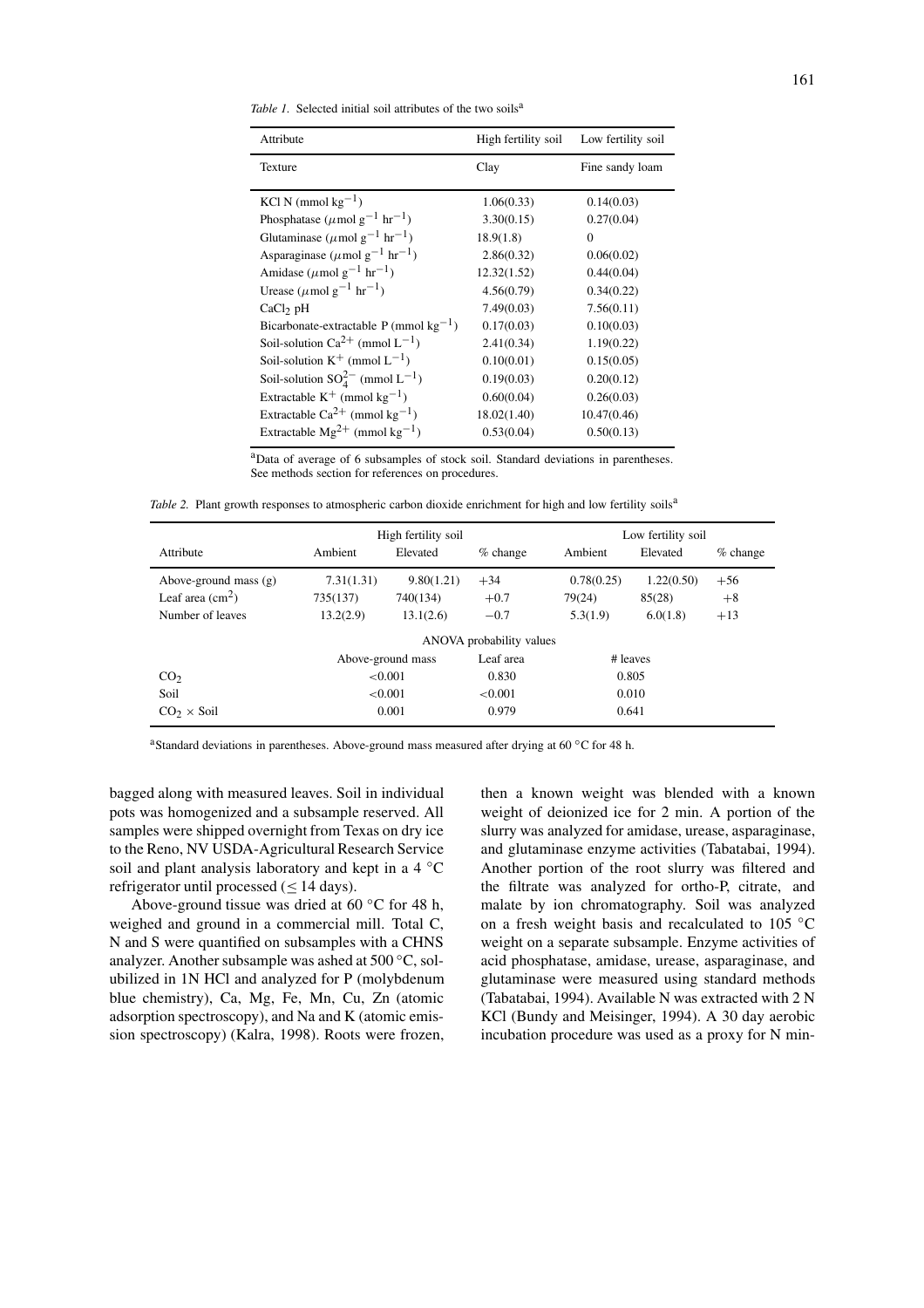|                                  |               |            |       | High fertility soil |         |                          |           |            | Low fertility soil |       |            |
|----------------------------------|---------------|------------|-------|---------------------|---------|--------------------------|-----------|------------|--------------------|-------|------------|
| Attribute                        |               | Ambient    |       | Elevated            |         | $%$ Change               | Ambient   |            | Elevated           |       | $%$ Change |
| C (mmol $g^{-1}$ )               |               | 33.4(0.4)  |       | 33.3(0.8)           |         | $-0.3$                   | 30.8(1.5) |            | 31.9(1.6)          |       | $+3.6$     |
| N (mmol $g^{-1}$ )               |               | 1.04(0.20) |       | 0.74(0.08)          | $-28.8$ |                          |           | 1.41(0.32) | 0.99(0.25)         |       | $-29.8$    |
| S ( $\mu$ mol g <sup>-1</sup> )  |               | 50.3(6.0)  |       | 45.7(3.3)           |         | $-9.1$                   |           | 91.8(16.4) | 79.5(17.2)         |       | $-13.4$    |
| $P(\mu \text{mol g}^{-1})$       |               | 33.8(4.2)  |       | 27.5(8.6)           |         | $-18.6$                  |           | 66.6(20.2) | 55.1(25.5)         |       | $-17.3$    |
| Ca (mmol $g^{-1}$ )              |               | 0.72(0.12) |       | 0.58(0.11)          |         | $-19.4$                  |           | 0.96(0.20) | 0.92(0.20)         |       | $-4.2$     |
| Mg ( $\mu$ mol g <sup>-1</sup> ) |               | 125(14)    |       | 101(11)             |         | $-19.2$                  | 181(35)   |            | 145(20)            |       | $-19.9$    |
| K ( $\mu$ mol g <sup>-1</sup> )  |               | 61(7)      |       | 48(3)               | $-21.3$ |                          | 56(10)    |            | 49(13)             |       | $-12.5$    |
| Fe $(\mu$ mol g <sup>-1</sup> )  |               | 3.7(1.7)   |       | 3.2(0.9)            | $-13.5$ |                          |           | 8.9(5.0)   | 5.1(1.7)           |       | $-42.7$    |
| Mn ( $\mu$ mol g <sup>-1</sup> ) |               | 2.13(0.35) |       | 2.06(0.42)          |         | $-3.3$                   |           | 2.290.39   | 2.02(0.36)         |       | $-11.8$    |
| C: N                             |               | 32.9(4.9)  |       | 45.4(5.8)           | $+38.3$ |                          | 22.9(5.6) |            | 34.6(10.2)         |       | $+51.1$    |
| N: S                             |               | 20.8(3.4)  |       | 16.4(2.3)           | $-21.2$ |                          | 15.9(4.6) |            | 12.6(2.3)          |       | $-20.8$    |
|                                  |               |            |       |                     |         | ANOVA probability values |           |            |                    |       |            |
|                                  | $\mathcal{C}$ | N          | S     | P                   | Ca      | Mg                       | K         | Fe         | Mn                 | C: N  | N:         |
| CO <sub>2</sub>                  | 0.694         | 0.161      | 0.367 | 0.598               | 0.261   | 0.055                    | 0.233     | 0.480      | 0.344              | 0.208 | 0.039      |
| Soil                             | 0.085         | 0.085      | 0.029 | 0.061               | 0.011   | < 0.001                  | 0.750     | 0.190      | 0.570              | 0.047 | 0.022      |
| $CO2 \times$ Soil                | 0.456         | 0.658      | 0.648 | 0.765               | 0.506   | 0.367                    | 0.645     | 0.458      | 0.355              | 0.797 | 0.604      |

*Table 3.* Above-ground tissue nutrient concentration and selected tissue elemental mole ratios in response to atmospheric  $CO<sub>2</sub>$  enrichment by soil fertility level<sup>a</sup>

aStandard deviation in parentheses.

eralization potential (Hart et al., 1994) with net N mineralization determined by subtracting KCl-extractable N. Quantification of  $NO_3^-$  and  $NO_2^-$  used ion chromatography after removal of Cl− with a colloidal silver filter. Quantification of  $NH<sub>4</sub><sup>+</sup>$  used a membrane diffusion colorimetric procedure. Cations were extracted by ammonium acetate (Thomas, 1982) with  $Ca^{2+}$ and  $Mg^{2+}$  quantified by atomic adsorption spectroscopy and  $Na<sup>+</sup>$  and  $K<sup>+</sup>$  quantified by atomic emission spectroscopy. Cations and anions in the soil-solution were extracted using immiscible displacement with CCl4 (Mubarek and Olson, 1976). Anions in the soilsolution were quantified by ion chromatography and atomic adsorption/emission spectroscopy was used to quantify  $Ca^{2+}$ ,  $Mg^{2+}$ ,  $Na^{+}$ , and  $K^{+}$ . We measured the bicarbonate-extractable pool of available P (Olsen and Sommers, 1982). For all analytical measurements only certified standards were used which were made up in the same matrixes of the various extraction methods.

Data were analyzed using a mixed model splitplot ANOVA (SAS, 1999), with glasshouse bay (2 bays per  $CO<sub>2</sub>$  treatment) as the blocking factor. The experimental design was 2 replications of 6 (plant treatments) and 3 (controls) subsamples for each soil fertility level and  $CO<sub>2</sub>$  level. Analysis of plant attributes used categorical variables  $CO<sub>2</sub>$  (ambient and elevated) and **Soil** (high fertility and low fertility soils)

with glasshouse bay( $CO<sub>2</sub>$ ) the error term for  $CO<sub>2</sub>$  and soil  $\times$  glasshouse bay(CO<sub>2</sub>) the error term for soil and the  $CO<sub>2</sub> \times$  Soil interaction. Analysis of soil attributes used categorical variables  $CO<sub>2</sub>$ , Soil, and **Plant** (planted with *L. latifolium* or unplanted controls) with glasshouse bay( $CO<sub>2</sub>$ ) the error term for  $CO<sub>2</sub>$  and soil  $\times$  plant  $\times$  bay(CO<sub>2</sub>) the error term for soil, plant and the soil  $\times$  plant interaction. Confidence intervals at the 90% level were generated to compare means.

# **Results**

#### *Plant attributes*

Above-ground biomass of *L. latifolium* was influenced by a significant ( $P < 0.001$ ) CO<sub>2</sub>  $\times$  soil interaction (Table 2). Biomass increased with  $CO<sub>2</sub>$  enrichment by 34% in the high fertility soil and by 56% in the low fertility soil. Growth in the high fertility soil produced significantly ( $P \leq 0.01$ ) greater number of leaves and nearly 10 times greater leaf area than growth in the low fertility soil, but neither differed between  $CO<sub>2</sub>$ treatments.

Overall, above-ground tissue elemental concentration declined in the elevated  $CO<sub>2</sub>$  treatment; however, only Mg was significant ( $P = 0.055$ ) (Table 3). Soil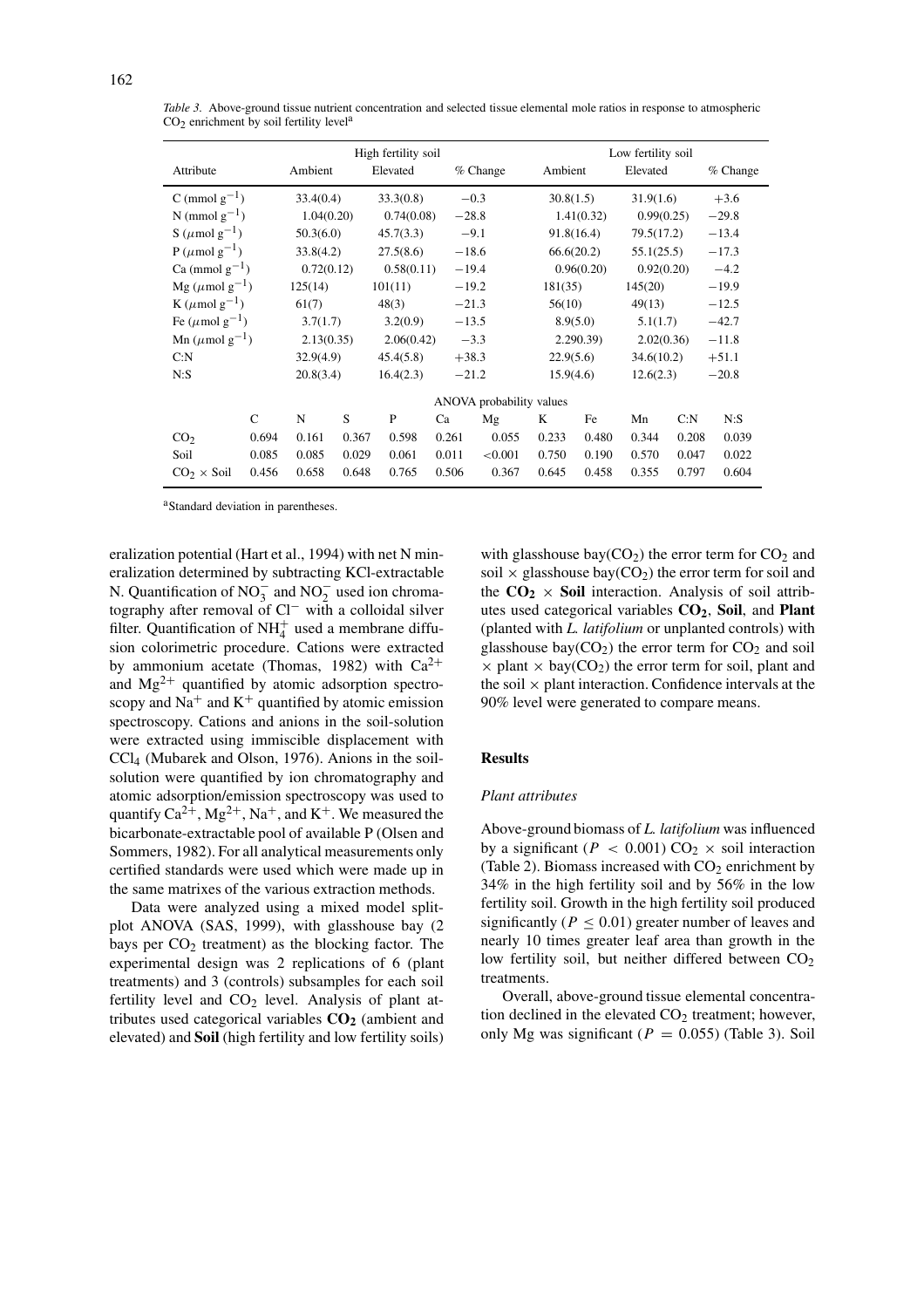| Nutrient          | Ambient    | High fertility soil<br>Elevated |       | % Increase | Ambient                  | Low fertility soil<br>Elevated |            | % Increase |
|-------------------|------------|---------------------------------|-------|------------|--------------------------|--------------------------------|------------|------------|
| $\mathsf{C}$      | 2.49(0.03) | 2.50(0.06)                      |       | 0.4        | 2.71(0.13)               |                                | 2.61(0.13) | 3.7        |
| N                 | 69.7(10.4) | 97.1(10.7)                      |       | 39.3       | 52.8(11.4)               | 76.5(19.7)                     |            | 44.9       |
| S                 | 627(72)    | 686(50)                         |       | 9.4        | 349(62)                  | 409(88)                        |            | 17.2       |
| P                 | 974(134)   | 1287(430)                       |       | 32.1       | 554(198)                 | 720(342)                       |            | 30.0       |
| Ca                | 35.4(5.9)  | 43.9(7.5)                       |       | 24.0       | 27.2(6.0)                | 28.6(8.1)                      |            | 5.1        |
| Mg                | 331(43)    | 413(42)                         |       | 24.8       | 238(41)                  | 289(41)                        |            | 21.4       |
| K                 | 43.2(5.0)  | 53.9(3.7)                       |       | 24.8       | 47.6(11.2)               | 55.8(13.0)                     |            | 17.2       |
| Zn                | 25.0(3.4)  | 27.0(4.9)                       |       | 8.0        | 27.6(4.1)                | 35.9(15.3)                     |            | 30.1       |
|                   |            |                                 |       |            | ANOVA probability values |                                |            |            |
|                   | C          | N                               | S     | P          | Ca                       | Mg                             | K          | Zn         |
| CO <sub>2</sub>   | 0.678      | 0.176                           | 0.254 | 0.514      | 0.207                    | 0.067                          | 0.276      | 0.527      |
| Soil              | 0.105      | 0.055                           | 0.003 | ${<}0.001$ | 0.025                    | 0.015                          | 0.592      | 0.419      |
| $CO2 \times$ Soil | 0.502      | 0.674                           | 0.977 | 0.247      | 0.327                    | 0.324                          | 0.824      | 0.611      |

*Table 4.* Biomass produced per unit nutrient in response to atmospheric  $CO<sub>2</sub>$  treatments for high and low fertility soils<sup>a</sup>

aStandard deviations in parentheses. All units are g of biomass produced per g of nutrient, except for Zn which is kg of biomass per g.

fertility level was a main effect explaining plant elemental concentration; except for C, plants grown in the low fertility soil had significantly (*P <* 0*.*10) higher concentrations of N, S, P, Ca, and Mg compared to plants grown in the high fertility soil. Carbon to N ratios of above-ground tissue from plants increased with  $CO<sub>2</sub>$  enrichment for both soils, but this effect was not statistically significant. The ratio of N:S declined significantly ( $P = 0.039$ ) with CO<sub>2</sub> enrichment.

Biomass produced per unit of nutrient (also referred in the literature as nutrient use efficiencies) increased with  $CO<sub>2</sub>$  enrichment but only Mg exhibited a significant ( $P = 0.067$ ) effect (Table 4). The high fertility soil had significantly ( $p \leq 0.055$ ) greater biomass production per unit of N, S, P, Ca, and Mg higher than the low fertility soil.

Concentrations of ortho-P, citrate, malate and enzyme activities of amidase and asparaginase in roots of *L. latifolium* were similar between CO<sub>2</sub> treatments (Table 5). Of these attributes, only concentration of ortho-P was significantly ( $P = 0.044$ ) affected by soil type being higher in root growth in the low fertility soil.

#### *Soil Attributes*

As expected, the high fertility soil had greater concentrations or activities of most soil attributes measured than the low fertility soil (Table 6). Carbon dioxide enrichment did affect availability of some nutrients.

Acetate extractable  $Mg^{2+}$  was influenced by a significant ( $P = 0.063$ ) CO<sub>2</sub> × soil interaction; CO<sub>2</sub> enrichment increased  $Mg^{2+}$  in the high fertility soil, but decreased  $Mg^{2+}$  in the low fertility soil. Available N was influenced by a significant ( $P = 0.056$ ) CO<sub>2</sub>  $\times$  soil  $\times$  plant interaction; CO<sub>2</sub> enrichment induced greater available N in the planted than control pots in the high fertility soil only. The bicarbonate-extractable pool of available P was significantly  $(P = 0.050)$ greater in soil exposed to  $CO<sub>2</sub>$  enrichment regardless of whether the pots were planted or not. Concentration of soil-solution  $SO_4^{2-}$  was affected by a significant  $(P = 0.042)$  CO<sub>2</sub> × soil interaction; CO<sub>2</sub> enrichment increased  $SO_4^{2-}$  availability in planted and control high fertility soil. A significant ( $P = 0.045$ ) CO<sub>2</sub> × soil interaction affected concentration of soil-solution  $Mg^{2+}$ ; CO<sub>2</sub> enrichment reduced available  $Mg^{2+}$  in both planted and control pots of the low, but not high, fertility soil. Enzyme activities of amidase ( $P =$ 0.252), glutaminase ( $P = 0.966$ ), and phosphatase  $(P = 0.302)$  were not significantly affected by  $CO<sub>2</sub>$ treatment.

#### **Discussion**

Carbon dioxide enrichment influenced many plant and soil responses of the invasive crucifer *L. latifolium* in both low and high fertility soils, but did not influence amidohydrolase activities nor acid phosphatase activ-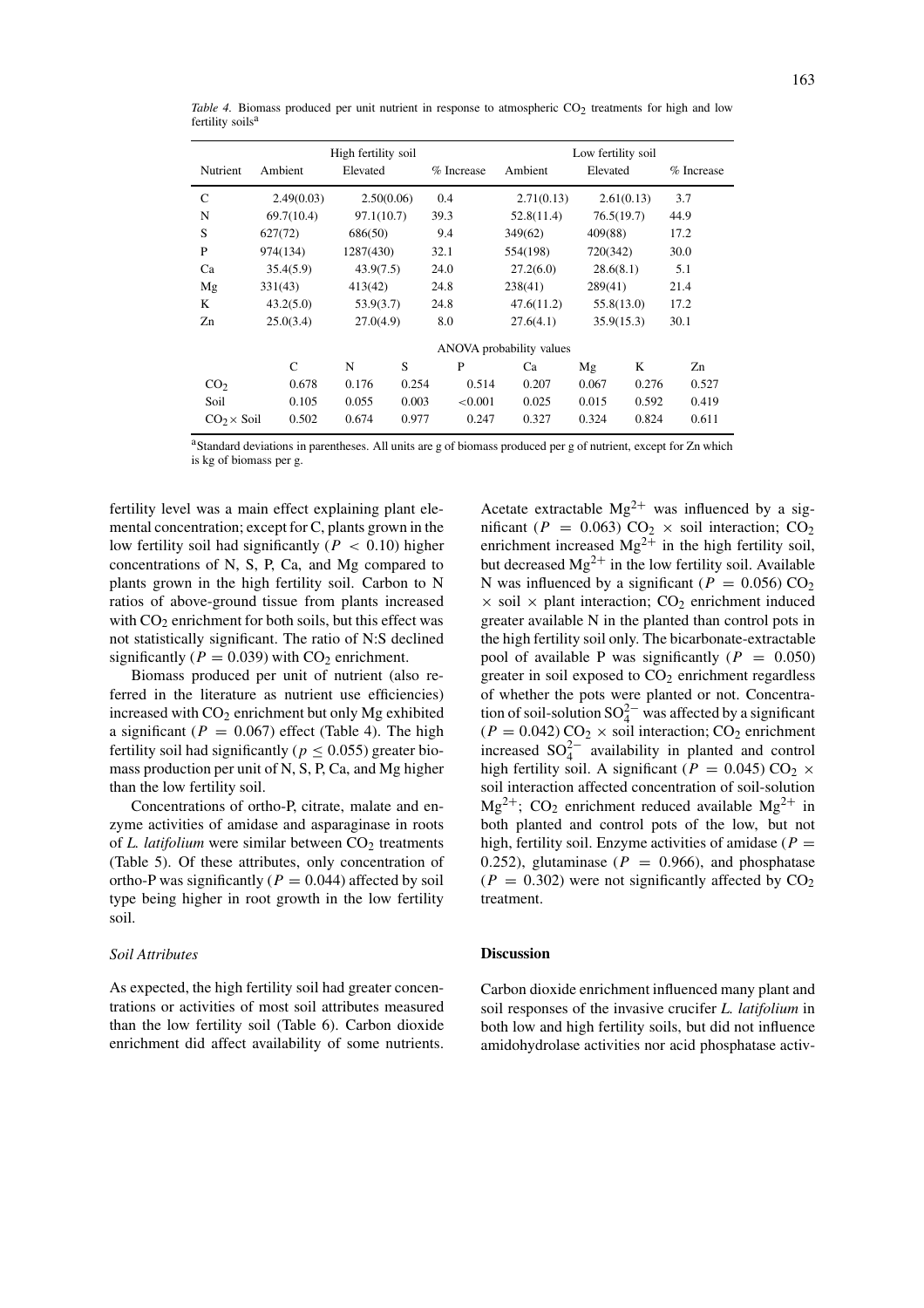| 164 |
|-----|
|-----|

|                                                             |         | High fertility soil |                          |         | Low fertility soil |             |
|-------------------------------------------------------------|---------|---------------------|--------------------------|---------|--------------------|-------------|
| Attribute                                                   |         | Ambient             | Elevated                 |         | Ambient            | Elevated    |
| Ortho-P ( $\mu$ mol g <sup>-1</sup> )                       |         | 9.07(1.98)          | 8.99(3.43)               |         | 19.74(12.85)       | 18.89(5.75) |
| Citrate ( $\mu$ mol g <sup>-1</sup> )                       |         | 11.99(0.71)         | 11.91(0.59)              |         | 16.35(2.88)        | 11.84(0.79) |
| Malate ( $\mu$ mol g <sup>-1</sup> )                        |         | 8.02(2.58)          | 8.43(2.09)               |         | 12.66(10.96)       | 8.56(2.67)  |
| Amidase ( $\mu$ mol g <sup>-1</sup> hr <sup>-1</sup> )      |         | 10.75(3.29)         | 8.02(2.40)               |         | 18.19(17.11)       | 10.07(6.98) |
| Asparaginase ( $\mu$ mol g <sup>-1</sup> hr <sup>-1</sup> ) |         | 1.09(0.33)          | 1.05(0.27)               |         | 2.42(2.01)         | 1.63(1.54)  |
|                                                             |         |                     | ANOVA probability values |         |                    |             |
|                                                             | Ortho-P | Citrate             | Malate                   | Amidase | Asparaginase       |             |
| CO <sub>2</sub>                                             | 0.921   | 0.354               | 0.531                    | 0.232   | 0.279              |             |
| Soil                                                        | 0.044   | 0.170               | 0.166                    | 0.145   | 0.127              |             |
| $CO2 \times$ Soil                                           | 0.806   | 0.156               | 0.190                    | 0.270   | 0.295              |             |

*Table 5.* Concentration of ortho-P, citrate, malate and amidase and asparaginase activities in roots in response to atmospheric  $CO<sub>2</sub>$  enrichment by soil fertility level<sup>a</sup>

<sup>a</sup>Standard deviations in parentheses. All values based on fresh root weight.

ity; thus, hypothesis 1 is rejected. We were unable to find literature citations documenting atmospheric  $CO<sub>2</sub>$ relationships with soil amidohydrolase activities. The literature does; however, suggest that  $CO<sub>2</sub>$  enrichment can significantly increase soil phosphatase activity (Barrett et al., 1998; Kang et al., 2001; Moorhead and Linkins, 1997). Possibilities that might explain the lack of a phosphatase- $CO<sub>2</sub>$  effect in our study include: (1) the experiment may have been of insufficient time to witness an effect; (2) pot studies may under-evaluate such  $CO<sub>2</sub>$  effects; and (3) low organic P availability relative to inorganic P availability in the two soils used. The lack of an amidohydrolase-CO<sub>2</sub> effect is more perplexing because the high fertility soil had significantly more available N upon plant harvest with  $CO<sub>2</sub>$  enrichment than at ambient  $CO<sub>2</sub>$ . Given that this increase in available N must occur through organic matter mineralization, one would expect the activities of some amidohydrolases to be higher with  $CO<sub>2</sub>$  enrichment to cleave amide groups into the plant available  $NH<sub>4</sub><sup>+</sup>$  form. It is possible that our conservative statistical design is overlooking what are actually statistically significant differences in amidohydrolase activities in response to CO<sub>2</sub> enrichment. Alternatively, N mineralizing enzymes not measured in this study may actually control the kinetics of organic matter mineralization. In either case, the fact that available N in the high fertility soil increased in both planted and unplanted controls suggests that  $CO<sub>2</sub>$  enrichment influences the soil microbial community regardless of an interaction with plant root exudation.

Hypothesis 2 is rejected because  $CO<sub>2</sub>$  enrichment did not increase citrate and malate in roots of *L. latifo-* *lium*. One explanation for this is that the soils used in this study, which represent the range of soil fertility levels being invaded, are not fully representative of soils *L. latifolium* is invading; many invaded soils are saline and/or sodic, contain calcium carbonate, and in general have high nutrient availability (Blank and Young, 2002). We discount this possibility because citrate and malate have been shown to be effective in releasing P bound to Al and Fe mineral surfaces characteristic of soils used in this pot study (Penaloza et al., 2002; Shen et al., 2002). In addition,  $CO<sub>2</sub>$  enrichment does not necessarily increase root exudation (Niklaus et al., 2001), even exudation of citrate (Barrett and Gifford, 1999). If this is true for *L. latifolium*, there may be no benefit to this plant in producing higher concentrations of citrate and malate in roots with  $CO<sub>2</sub>$ enrichment if it is not to be exuded. Fine root turnover has been shown to increase with  $CO<sub>2</sub>$  enrichment (Luo et al., 2001), but given the short-term nature of this study, it is impossible to say if fine root turnover over long time periods with  $CO<sub>2</sub>$  enrichment might indeed increase plant contributions of acetate and malate to the soil, and thereby increase P availability.

Carbon dioxide enrichment did not significantly increase pools of available soil Ca which suggests rejection of hypothesis 3. *Lepidium latifolium* uptakes considerable Ca and has been shown to increase levels of soil-solution Ca relative to the grass *Elytrigia elongata* it is competing with, presumably to meet nutritional needs (Blank and Young, 2002). In addition, soil pools of Ca have previously been demonstrated to be affected by  $CO<sub>2</sub>$  enrichment (Hagedorn et al., 2002). It is possible that hypothesis rejection is comprom-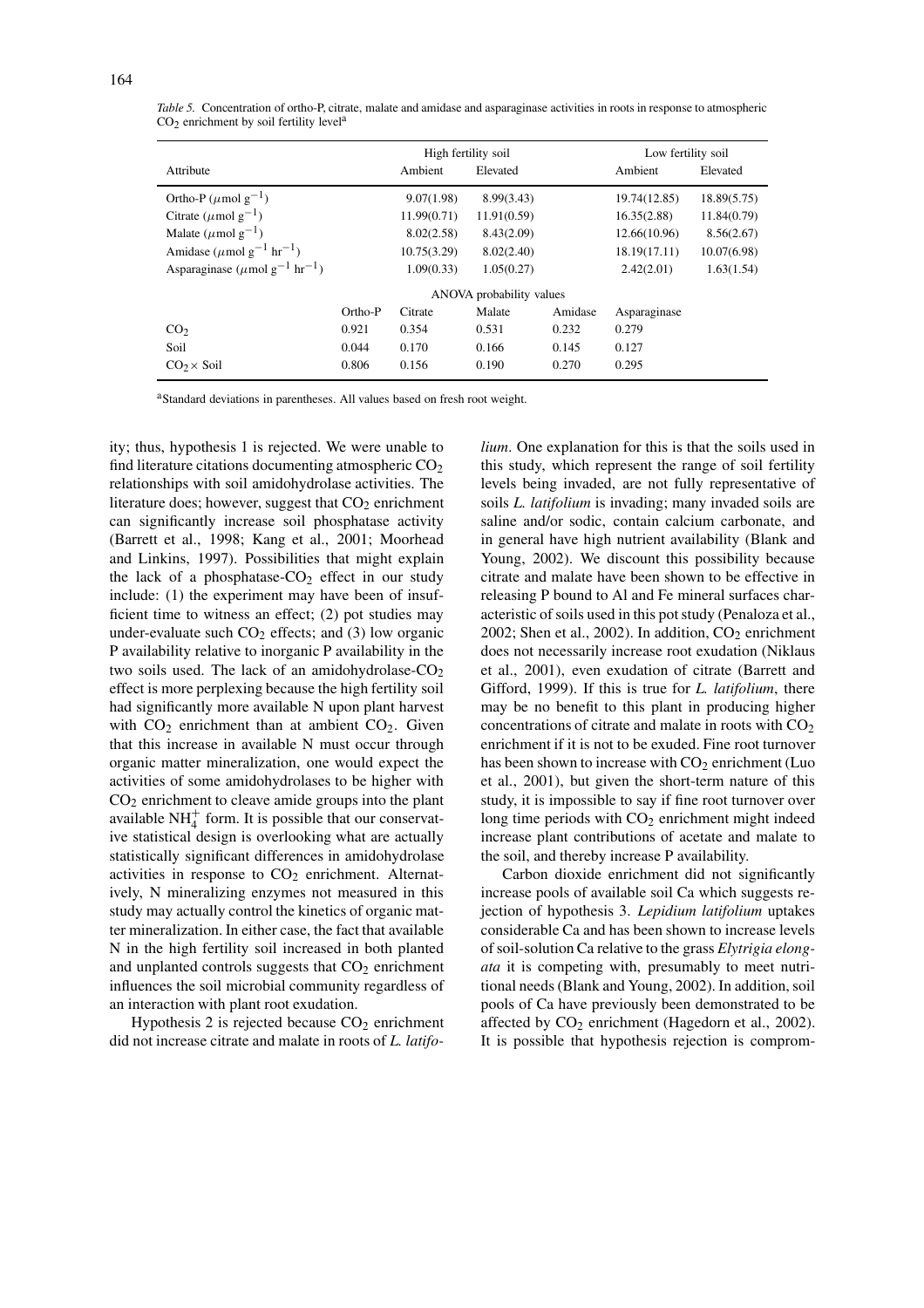| 3.35(1.76)<br>0.55(0.24)<br>0.07(0.08)<br>0.41(0.19)<br>0.50(0.02)<br>0.10(0.01)<br>0.10(0.04)<br>0.82(0.41)<br>0.46(0.43)<br>ID $Ca^{2+}$<br>0.38(0.21)<br>(0.0(4.4)<br>7.9(1.6)<br>Elevated<br>0.769<br>0.549<br>0.196<br>0.548<br>0.997<br>0.001<br>55(23)<br>Control<br>Phosphatase $\rm IDSO_4^{2-}$<br>0.52(0.07)<br>0.33(0.26)<br>0.64(0.14)<br>0.79(0.14)<br>1.10(0.76)<br>0.296<br>0.30(0.03)<br>0.01(0.06)<br>7.47(4.22)<br>0.065<br>0.042<br>0.432<br>0.07(0.02)<br>0.08(0.03)<br>0.871<br>0.001<br>8.4(0.3)<br>13.2(4.6)<br>Ambient<br>77(33)<br>0.085<br>0.670<br>0.250<br>0.302<br>0.677<br>0.001<br>0.48(0.04)<br>0.44(0.06)<br>0.05(0.08)<br>0.08(0.02)<br>0.71(0.10)<br>0.62(0.55)<br>0.41(0.10)<br>0.27(0.03)<br>0.07(0.02)<br>5.52(2.07)<br>3.7(2.4)<br>8.3(0.5)<br>Elevated<br>53(15)<br>+ L. latifolium<br>Bicarb-P Amidase Glutaminase.<br>ANOVA probability values<br>0.56(0.28)<br>0.68(0.86)<br>0.30(0.05)<br>0.13(0.08)<br>0.08(0.02)<br>0.85(0.36)<br>0.45(0.20)<br>0.57(0.12)<br>7.24(3.00)<br>0.07(0.02)<br>0.966<br>0.228<br>0.935<br>0.482<br>0.001<br>0.281<br>Ambient<br>9.1(2.0)<br>2.6(0.9)<br>64(23)<br>0.145<br>0.590<br>0.252<br>0.513<br>0.892<br>0.001<br>1.32(0.30)<br>0.28(0.06)<br>20.14(3.34)<br>3.76(1.59)<br>0.70(0.19)<br>1.28(0.32)<br>7.27(4.08)<br>0.91(0.24)<br>(7.60(5.37))<br>2.090.67<br>13.4(10.9)<br>5.9(4.2)<br>Elevated<br>118(23)<br>0.050<br>0.367<br>0.100<br>0.265<br>0.001<br>0.231<br>Control<br>1.29(0.30)<br>0.23(0.04)<br>5.18(1.74)<br>2.92(0.40)<br>0.75(0.11)<br>0.61(0.04)<br>1.21(0.83)<br>1.89(0.40)<br>3.15(0.83)<br>17.12(4.57)<br>0.116<br>0.074<br>0.119<br>0.213<br>0.084<br>0.001<br>KCI N<br>12.8(1.4)<br>10.1(2.4)<br>Ambient<br>28(38)<br>Net N min.<br>0.588<br>0.836<br>0.120<br>0.291<br>0.001<br>0.831<br>1.05(0.39)<br>1.65(0.68)<br>3.71(0.76)<br>0.75(0.20)<br>1.74(0.56)<br>0.23(0.09)<br>16.58(4.30)<br>16.07(4.36)<br>0.83(0.24)<br>2.78(0.94)<br>(4.8(4.0)<br>7.0(3.2)<br>Elevated<br>15(27)<br>+ L. latifolium<br>Ext. $Mg^{2+}$<br>0.703<br>0.013<br>0.063<br>0.783<br>0.638<br>0.103<br>4.16(1.44)<br>0.21(0.04)<br>1.23(0.32)<br>0.69(0.06)<br>1.72(0.80)<br>5.60(5.96)<br>2.65(0.42)<br>3.26(0.49)<br>0.75(0.03)<br>1.20(0.65)<br>5.3(3.4)<br>3.9(0.7)<br>Ambient<br>05(14)<br>$\mbox{Ext.}\; \mbox{K}^+$<br>0.976<br>0.338<br>0.302<br>0.348<br>0.173<br>0.001<br>Ext. $Ca^{2+}$<br>Phosphatase ( $\mu$ mol g <sup>-1</sup> hr <sup>-1</sup> )<br>Glutaminase ( $\mu$ mol g <sup>-1</sup> hr <sup>-1</sup><br>$0.328$<br>$0.745$<br>$\frac{0.182}{0.800}$<br>0.161<br>0.001<br>Amidase ( $\mu$ mol g <sup>-1</sup> hr <sup>-1</sup><br>Net N min. (mmol $kg^{-1}$ )<br>KCl N (mmol $kg^{-1}$ )<br>Ext. $K^{+}$ (mmol $kg^{-1}$ )<br>Ext. $Mg^{2+}$ (mmol $kg^{-1}$<br>Ext. $Ca^{2+}$ (mmol kg <sup>-</sup><br>ID $Mg^{2+}$ (mmol $L^{-1}$ )<br>Bicarb-P (mmol kg <sup>-1</sup><br>ID $SO_4^{2-}$ (mmol $L^{-1}$ )<br>ID $Ca^{2+}$ (mmol $L^{-1}$ )<br>Total C (mol $kg^{-1}$ )<br>$CO2 \times$ Plant<br>$\mathrm{Soil}\times\mathrm{Plant}$<br>$CO2 \times$ Soil<br>Plant<br>Attribute<br>CO <sub>2</sub><br>Soil |                                           |       |       | High fertility soil |       |       |       |       | Low fertility soil |       |       |           |         |
|----------------------------------------------------------------------------------------------------------------------------------------------------------------------------------------------------------------------------------------------------------------------------------------------------------------------------------------------------------------------------------------------------------------------------------------------------------------------------------------------------------------------------------------------------------------------------------------------------------------------------------------------------------------------------------------------------------------------------------------------------------------------------------------------------------------------------------------------------------------------------------------------------------------------------------------------------------------------------------------------------------------------------------------------------------------------------------------------------------------------------------------------------------------------------------------------------------------------------------------------------------------------------------------------------------------------------------------------------------------------------------------------------------------------------------------------------------------------------------------------------------------------------------------------------------------------------------------------------------------------------------------------------------------------------------------------------------------------------------------------------------------------------------------------------------------------------------------------------------------------------------------------------------------------------------------------------------------------------------------------------------------------------------------------------------------------------------------------------------------------------------------------------------------------------------------------------------------------------------------------------------------------------------------------------------------------------------------------------------------------------------------------------------------------------------------------------------------------------------------------------------------------------------------------------------------------------------------------------------------------------------------------------------------------------------------------------------------------------------------------------------------------------------------------------------------------------------------------------------------------------------------------------------------------------------------------------------------------------------------------------------------------------------------------------------------------------------------------------------------------|-------------------------------------------|-------|-------|---------------------|-------|-------|-------|-------|--------------------|-------|-------|-----------|---------|
|                                                                                                                                                                                                                                                                                                                                                                                                                                                                                                                                                                                                                                                                                                                                                                                                                                                                                                                                                                                                                                                                                                                                                                                                                                                                                                                                                                                                                                                                                                                                                                                                                                                                                                                                                                                                                                                                                                                                                                                                                                                                                                                                                                                                                                                                                                                                                                                                                                                                                                                                                                                                                                                                                                                                                                                                                                                                                                                                                                                                                                                                                                                      |                                           |       |       |                     |       |       |       |       |                    |       |       |           |         |
|                                                                                                                                                                                                                                                                                                                                                                                                                                                                                                                                                                                                                                                                                                                                                                                                                                                                                                                                                                                                                                                                                                                                                                                                                                                                                                                                                                                                                                                                                                                                                                                                                                                                                                                                                                                                                                                                                                                                                                                                                                                                                                                                                                                                                                                                                                                                                                                                                                                                                                                                                                                                                                                                                                                                                                                                                                                                                                                                                                                                                                                                                                                      |                                           |       |       |                     |       |       |       |       |                    |       |       |           |         |
|                                                                                                                                                                                                                                                                                                                                                                                                                                                                                                                                                                                                                                                                                                                                                                                                                                                                                                                                                                                                                                                                                                                                                                                                                                                                                                                                                                                                                                                                                                                                                                                                                                                                                                                                                                                                                                                                                                                                                                                                                                                                                                                                                                                                                                                                                                                                                                                                                                                                                                                                                                                                                                                                                                                                                                                                                                                                                                                                                                                                                                                                                                                      |                                           |       |       |                     |       |       |       |       |                    |       |       |           |         |
|                                                                                                                                                                                                                                                                                                                                                                                                                                                                                                                                                                                                                                                                                                                                                                                                                                                                                                                                                                                                                                                                                                                                                                                                                                                                                                                                                                                                                                                                                                                                                                                                                                                                                                                                                                                                                                                                                                                                                                                                                                                                                                                                                                                                                                                                                                                                                                                                                                                                                                                                                                                                                                                                                                                                                                                                                                                                                                                                                                                                                                                                                                                      |                                           |       |       |                     |       |       |       |       |                    |       |       |           |         |
|                                                                                                                                                                                                                                                                                                                                                                                                                                                                                                                                                                                                                                                                                                                                                                                                                                                                                                                                                                                                                                                                                                                                                                                                                                                                                                                                                                                                                                                                                                                                                                                                                                                                                                                                                                                                                                                                                                                                                                                                                                                                                                                                                                                                                                                                                                                                                                                                                                                                                                                                                                                                                                                                                                                                                                                                                                                                                                                                                                                                                                                                                                                      |                                           |       |       |                     |       |       |       |       |                    |       |       |           |         |
|                                                                                                                                                                                                                                                                                                                                                                                                                                                                                                                                                                                                                                                                                                                                                                                                                                                                                                                                                                                                                                                                                                                                                                                                                                                                                                                                                                                                                                                                                                                                                                                                                                                                                                                                                                                                                                                                                                                                                                                                                                                                                                                                                                                                                                                                                                                                                                                                                                                                                                                                                                                                                                                                                                                                                                                                                                                                                                                                                                                                                                                                                                                      |                                           |       |       |                     |       |       |       |       |                    |       |       |           |         |
|                                                                                                                                                                                                                                                                                                                                                                                                                                                                                                                                                                                                                                                                                                                                                                                                                                                                                                                                                                                                                                                                                                                                                                                                                                                                                                                                                                                                                                                                                                                                                                                                                                                                                                                                                                                                                                                                                                                                                                                                                                                                                                                                                                                                                                                                                                                                                                                                                                                                                                                                                                                                                                                                                                                                                                                                                                                                                                                                                                                                                                                                                                                      |                                           |       |       |                     |       |       |       |       |                    |       |       |           |         |
|                                                                                                                                                                                                                                                                                                                                                                                                                                                                                                                                                                                                                                                                                                                                                                                                                                                                                                                                                                                                                                                                                                                                                                                                                                                                                                                                                                                                                                                                                                                                                                                                                                                                                                                                                                                                                                                                                                                                                                                                                                                                                                                                                                                                                                                                                                                                                                                                                                                                                                                                                                                                                                                                                                                                                                                                                                                                                                                                                                                                                                                                                                                      |                                           |       |       |                     |       |       |       |       |                    |       |       |           |         |
|                                                                                                                                                                                                                                                                                                                                                                                                                                                                                                                                                                                                                                                                                                                                                                                                                                                                                                                                                                                                                                                                                                                                                                                                                                                                                                                                                                                                                                                                                                                                                                                                                                                                                                                                                                                                                                                                                                                                                                                                                                                                                                                                                                                                                                                                                                                                                                                                                                                                                                                                                                                                                                                                                                                                                                                                                                                                                                                                                                                                                                                                                                                      |                                           |       |       |                     |       |       |       |       |                    |       |       |           |         |
|                                                                                                                                                                                                                                                                                                                                                                                                                                                                                                                                                                                                                                                                                                                                                                                                                                                                                                                                                                                                                                                                                                                                                                                                                                                                                                                                                                                                                                                                                                                                                                                                                                                                                                                                                                                                                                                                                                                                                                                                                                                                                                                                                                                                                                                                                                                                                                                                                                                                                                                                                                                                                                                                                                                                                                                                                                                                                                                                                                                                                                                                                                                      |                                           |       |       |                     |       |       |       |       |                    |       |       |           |         |
|                                                                                                                                                                                                                                                                                                                                                                                                                                                                                                                                                                                                                                                                                                                                                                                                                                                                                                                                                                                                                                                                                                                                                                                                                                                                                                                                                                                                                                                                                                                                                                                                                                                                                                                                                                                                                                                                                                                                                                                                                                                                                                                                                                                                                                                                                                                                                                                                                                                                                                                                                                                                                                                                                                                                                                                                                                                                                                                                                                                                                                                                                                                      |                                           |       |       |                     |       |       |       |       |                    |       |       |           |         |
|                                                                                                                                                                                                                                                                                                                                                                                                                                                                                                                                                                                                                                                                                                                                                                                                                                                                                                                                                                                                                                                                                                                                                                                                                                                                                                                                                                                                                                                                                                                                                                                                                                                                                                                                                                                                                                                                                                                                                                                                                                                                                                                                                                                                                                                                                                                                                                                                                                                                                                                                                                                                                                                                                                                                                                                                                                                                                                                                                                                                                                                                                                                      |                                           |       |       |                     |       |       |       |       |                    |       |       |           |         |
|                                                                                                                                                                                                                                                                                                                                                                                                                                                                                                                                                                                                                                                                                                                                                                                                                                                                                                                                                                                                                                                                                                                                                                                                                                                                                                                                                                                                                                                                                                                                                                                                                                                                                                                                                                                                                                                                                                                                                                                                                                                                                                                                                                                                                                                                                                                                                                                                                                                                                                                                                                                                                                                                                                                                                                                                                                                                                                                                                                                                                                                                                                                      |                                           |       |       |                     |       |       |       |       |                    |       |       |           |         |
|                                                                                                                                                                                                                                                                                                                                                                                                                                                                                                                                                                                                                                                                                                                                                                                                                                                                                                                                                                                                                                                                                                                                                                                                                                                                                                                                                                                                                                                                                                                                                                                                                                                                                                                                                                                                                                                                                                                                                                                                                                                                                                                                                                                                                                                                                                                                                                                                                                                                                                                                                                                                                                                                                                                                                                                                                                                                                                                                                                                                                                                                                                                      |                                           |       |       |                     |       |       |       |       |                    |       |       |           |         |
|                                                                                                                                                                                                                                                                                                                                                                                                                                                                                                                                                                                                                                                                                                                                                                                                                                                                                                                                                                                                                                                                                                                                                                                                                                                                                                                                                                                                                                                                                                                                                                                                                                                                                                                                                                                                                                                                                                                                                                                                                                                                                                                                                                                                                                                                                                                                                                                                                                                                                                                                                                                                                                                                                                                                                                                                                                                                                                                                                                                                                                                                                                                      |                                           |       |       |                     |       |       |       |       |                    |       |       |           |         |
|                                                                                                                                                                                                                                                                                                                                                                                                                                                                                                                                                                                                                                                                                                                                                                                                                                                                                                                                                                                                                                                                                                                                                                                                                                                                                                                                                                                                                                                                                                                                                                                                                                                                                                                                                                                                                                                                                                                                                                                                                                                                                                                                                                                                                                                                                                                                                                                                                                                                                                                                                                                                                                                                                                                                                                                                                                                                                                                                                                                                                                                                                                                      |                                           |       |       |                     |       |       |       |       |                    |       |       |           |         |
|                                                                                                                                                                                                                                                                                                                                                                                                                                                                                                                                                                                                                                                                                                                                                                                                                                                                                                                                                                                                                                                                                                                                                                                                                                                                                                                                                                                                                                                                                                                                                                                                                                                                                                                                                                                                                                                                                                                                                                                                                                                                                                                                                                                                                                                                                                                                                                                                                                                                                                                                                                                                                                                                                                                                                                                                                                                                                                                                                                                                                                                                                                                      |                                           |       |       |                     |       |       |       |       |                    |       |       | $ID Mg2+$ | Total C |
|                                                                                                                                                                                                                                                                                                                                                                                                                                                                                                                                                                                                                                                                                                                                                                                                                                                                                                                                                                                                                                                                                                                                                                                                                                                                                                                                                                                                                                                                                                                                                                                                                                                                                                                                                                                                                                                                                                                                                                                                                                                                                                                                                                                                                                                                                                                                                                                                                                                                                                                                                                                                                                                                                                                                                                                                                                                                                                                                                                                                                                                                                                                      |                                           |       |       |                     |       |       |       |       |                    |       |       | 0.852     | 0.378   |
|                                                                                                                                                                                                                                                                                                                                                                                                                                                                                                                                                                                                                                                                                                                                                                                                                                                                                                                                                                                                                                                                                                                                                                                                                                                                                                                                                                                                                                                                                                                                                                                                                                                                                                                                                                                                                                                                                                                                                                                                                                                                                                                                                                                                                                                                                                                                                                                                                                                                                                                                                                                                                                                                                                                                                                                                                                                                                                                                                                                                                                                                                                                      |                                           |       |       |                     |       |       |       |       |                    |       |       | 0.190     | 0.001   |
|                                                                                                                                                                                                                                                                                                                                                                                                                                                                                                                                                                                                                                                                                                                                                                                                                                                                                                                                                                                                                                                                                                                                                                                                                                                                                                                                                                                                                                                                                                                                                                                                                                                                                                                                                                                                                                                                                                                                                                                                                                                                                                                                                                                                                                                                                                                                                                                                                                                                                                                                                                                                                                                                                                                                                                                                                                                                                                                                                                                                                                                                                                                      |                                           |       |       |                     |       |       |       |       |                    |       |       | 0.045     | 0.843   |
|                                                                                                                                                                                                                                                                                                                                                                                                                                                                                                                                                                                                                                                                                                                                                                                                                                                                                                                                                                                                                                                                                                                                                                                                                                                                                                                                                                                                                                                                                                                                                                                                                                                                                                                                                                                                                                                                                                                                                                                                                                                                                                                                                                                                                                                                                                                                                                                                                                                                                                                                                                                                                                                                                                                                                                                                                                                                                                                                                                                                                                                                                                                      |                                           |       |       |                     |       |       |       |       |                    |       |       | 0.725     | 0.246   |
|                                                                                                                                                                                                                                                                                                                                                                                                                                                                                                                                                                                                                                                                                                                                                                                                                                                                                                                                                                                                                                                                                                                                                                                                                                                                                                                                                                                                                                                                                                                                                                                                                                                                                                                                                                                                                                                                                                                                                                                                                                                                                                                                                                                                                                                                                                                                                                                                                                                                                                                                                                                                                                                                                                                                                                                                                                                                                                                                                                                                                                                                                                                      |                                           |       |       |                     |       |       |       |       |                    |       |       | 0.790     | 0.330   |
|                                                                                                                                                                                                                                                                                                                                                                                                                                                                                                                                                                                                                                                                                                                                                                                                                                                                                                                                                                                                                                                                                                                                                                                                                                                                                                                                                                                                                                                                                                                                                                                                                                                                                                                                                                                                                                                                                                                                                                                                                                                                                                                                                                                                                                                                                                                                                                                                                                                                                                                                                                                                                                                                                                                                                                                                                                                                                                                                                                                                                                                                                                                      |                                           |       |       |                     |       |       |       |       |                    |       |       | 0.229     | 0.193   |
|                                                                                                                                                                                                                                                                                                                                                                                                                                                                                                                                                                                                                                                                                                                                                                                                                                                                                                                                                                                                                                                                                                                                                                                                                                                                                                                                                                                                                                                                                                                                                                                                                                                                                                                                                                                                                                                                                                                                                                                                                                                                                                                                                                                                                                                                                                                                                                                                                                                                                                                                                                                                                                                                                                                                                                                                                                                                                                                                                                                                                                                                                                                      | 0.938<br>$CO2 \times$ Soil $\times$ Plant | 0.906 | 0.999 | 0.691               | 0.056 | 0.904 | 0.852 | 0.588 | 0.952              | 0.071 | 0.593 | 0.192     | 0.635   |

Table 6. Selected soil attributes following conclusion of experiment in control and planted pots by soil fertility and carbon dioxide level<sup>a</sup> *Table 6.* Selected soil attributes following conclusion of experiment in control and planted pots by soil fertility and carbon dioxide levela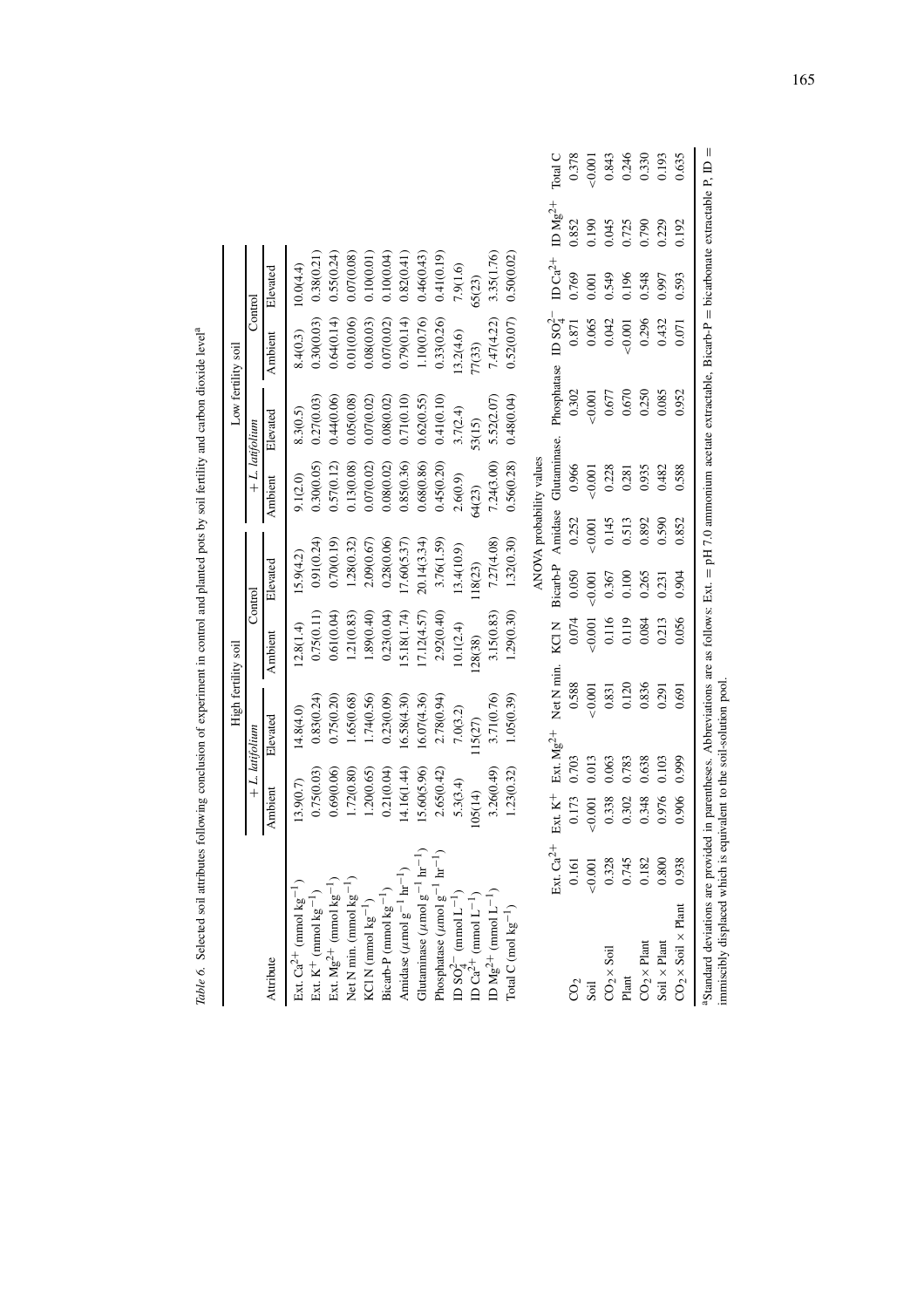ised by a conservative statistical design. Indeed, with  $CO<sub>2</sub>$  enrichment there was an increase in the acetateextractable pool of  $Ca^{2+}$  and greater plant uptake of  $Ca^{2+}$ . Moreover, proper testing of this hypothesis may have required a soil more characteristic of where *L. latifolium* is invading presently.

Hypothesis 4 addressed the influence of  $CO<sub>2</sub>$  enrichment on plant-soil relationships of *L. latifolium* to investigate the possibility that  $CO<sub>2</sub>$  enrichment is allowing *L. latifolium* to become more competitive. Because our experimental design did not incorporate interspecific competition, a direct assessment of the influence of  $CO<sub>2</sub>$  enrichment on competitiveness of *L. latifolium* is not possible. In a study of the invasive species *Centaurea solstitialis*, Dukes (2002) determined that for individual plants, growth was greatly enhanced due to  $CO<sub>2</sub>$  enrichment, but in competition with representative grass species, the competitive advantage incurred was relatively small. As a generalization,  $CO<sub>2</sub>$  growth enhancement measured on individual plants will not proxy for those same plants grown in interspecific competition (Poorter and Navas,  $2002$ ). Moreover,  $CO<sub>2</sub>$  stimulated growth enhancement may be a poor predictor of competitive success compared to other attributes such as increases in cover (Stewart and Potvin, 1996) and the ability to fix N (Poorter and Navas, 2002). Nonetheless, this study provides evidence that  $CO<sub>2</sub>$  enrichment interacts with the plant and soil in particular ways which suggests the possibility of strengthened competitiveness. Carbon dioxide enrichment significantly increased the available pool of soil N (high fertility soil only) and increased the bicarbonate pool of extractable P. Previous field and greenhouse experiments suggest that N and P availability are critical in explaining success of *L. latifolium* (Blank et al., 2002; Blank and Young, 2002). Such increases in availability of these nutrients, especially in nutrient poor environments, may be sufficient to tip the competitive advantage in favor of *L. latifolium*. Carbon dioxide enrichment provides another potential competitive advantage to *L. latifolium* by allowing greater accumulation of plant biomass per unit of nutrient (nutrient use efficiency), which is reported in the literature for many plant species, with some exceptions (Baxter et al., 1994; Davey et al., 1999; Fangmeier et al., 1997; Hagedorn et al., 2002; Johnson et al., 1995). Any competitive benefit *L. latifolium* receives would of course be mitigated by the relative increase of biomass to nutrient uptake of competing plants. Even so, a plant that can produce greater biomass using less nutrients and can increase competitive attributes such as shading ability, seed production, rhizome formation etc. would, as a first approximation, be more competitive. A confounding factor in judging the increased competitive ability of *L. latifo* $lium$  to  $CO<sub>2</sub>$  enrichment is determining how increasing atmospheric  $CO<sub>2</sub>$  has affected, and may continue to affect, the plant-soil relationships of *L. latifolium* along the continuum from pre-industrial to predicted future levels of CO2. For example, some weedy species have gained greater competitive benefits with increases in  $CO<sub>2</sub>$  from pre-industrial to present-day concentrations compared to benefits that are expected to result in future  $CO<sub>2</sub>$  enriched environments (Ziska, 2003).

## **Acknowledgements**

Authors wish to thank Ms Tye Morgan, Ms Lisa Prinz, Mr Kyle Tiner and Mr Chris Kolodziejczyk for assistance in setting up and maintaining experiment and laboratory analyses.

# **References**

- Barrett D J, Richardson A E and Gifford R M 1998 Elevated atmospheric  $CO<sub>2</sub>$  concentrations increase wheat root phosphatase activity when growth is limited by phosphorus. Aust. J. Plant Physiol. 25, 87–93.
- Barrett D J and Gifford R M 1999 Increased C-gain by an endemic Australian pasture grass at elevated atmospheric  $CO<sub>2</sub>$  concentration when supplied with non-labile inorganic phosphorus. Aust. J. Plant Physiol. 26, 443–451.
- Baxter R, Gantley M, Ashenden T W, and Farrar J F 1994 Effects of elevated carbon dioxide on three grass species from montane pasture II. Nutrient uptake, allocation and efficiency of use. J. Exp. Bot. 45, 1267–1278.
- Bazin A, Goverde M, Erhardt A, and Shykoff J A 2002 Influence of atmospheric carbon dioxide enrichment on induced response and growth compensation after herbivore damage in *Lotus corniculatus*. Ecol. Entomol. 27, 271–278.
- Bazzaz F A and Garbutt K 1988 The response of annuals in competitive neighborhoods: Effect of elevated CO<sub>2</sub>. Ecol. 69, 937–946.
- Blank R R, Qualls R G, and Young J A 2002 *Lepidium latifolium*: Plant nutrient competition-soil interactions. Biol. Fert. Soils 35, 458–464.
- Blank R R 2002 Amidohydrolase activity, soil N status, and the invasive crucifer *Lepidium latifolium*. Plant Soil 239, 155–163.
- Blank R R and Young J A 2002 Influence of the exotic invasive crucifer, *Lepidium latifolium*, on soil properties and elemental cycling. Soil Sci. 167, 821–829.
- Bundy L G and Meisinger J J 1994 Nitrogen availability indices. *In* Methods of Soil Analysis, Part 2 Microbiological and Biochemical Properties. Ed. R W Weaver et al. pp. 951–984. Soil Sci. Soc. Amer. Inc., Madison, WI.
- Campbell C D and Sage R F 2002 Interactions between atmospheric  $CO<sub>2</sub>$  concentration and phosphorus nutrition on the formation